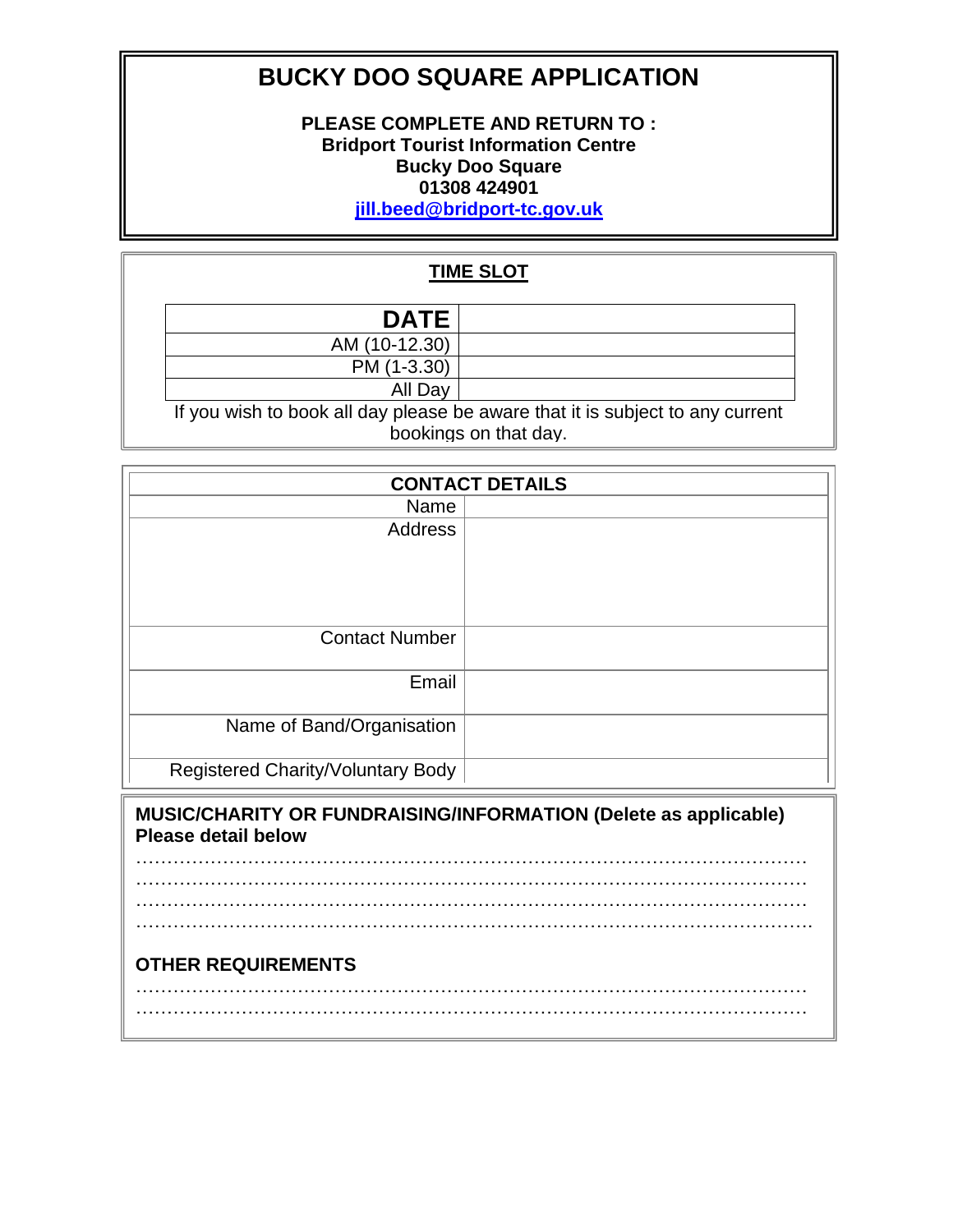## **INSURANCE**

It is the responsibility of the hirer to have their/its own Public Liability Insurance. Bridport Town Council will not be liable whatsoever for any situation that may arise as a result of any action by a hirer of Bucky Doo Square.

## **Licensing**

The organisation will/will not be collecting money, or holding a sale of articles for the benefit of a charity.

## **If money is being collected, it is the applicant's responsibility to obtain a collecting licence. (See Terms and Conditions)**

The organisation will/will not be performing music. **It is the applicant's responsibility to comply with Performing Rights Legislation. (See Terms and Conditions)**

## **Declaration**

I hereby apply for the use of Bucky Doo Square, upon the Terms and Conditions I have received.

I undertake to comply with these conditions and the Council's licensing regulations.

I confirm that I am over the age of eighteen and that I will remove all organisational material and litter from the area of use.

Signed:……………………………………………. Date:…………………..

Print name:………………………………………..

## **Office Use Only**

Booking Approved: Yes/No

Filed Under:

Signed: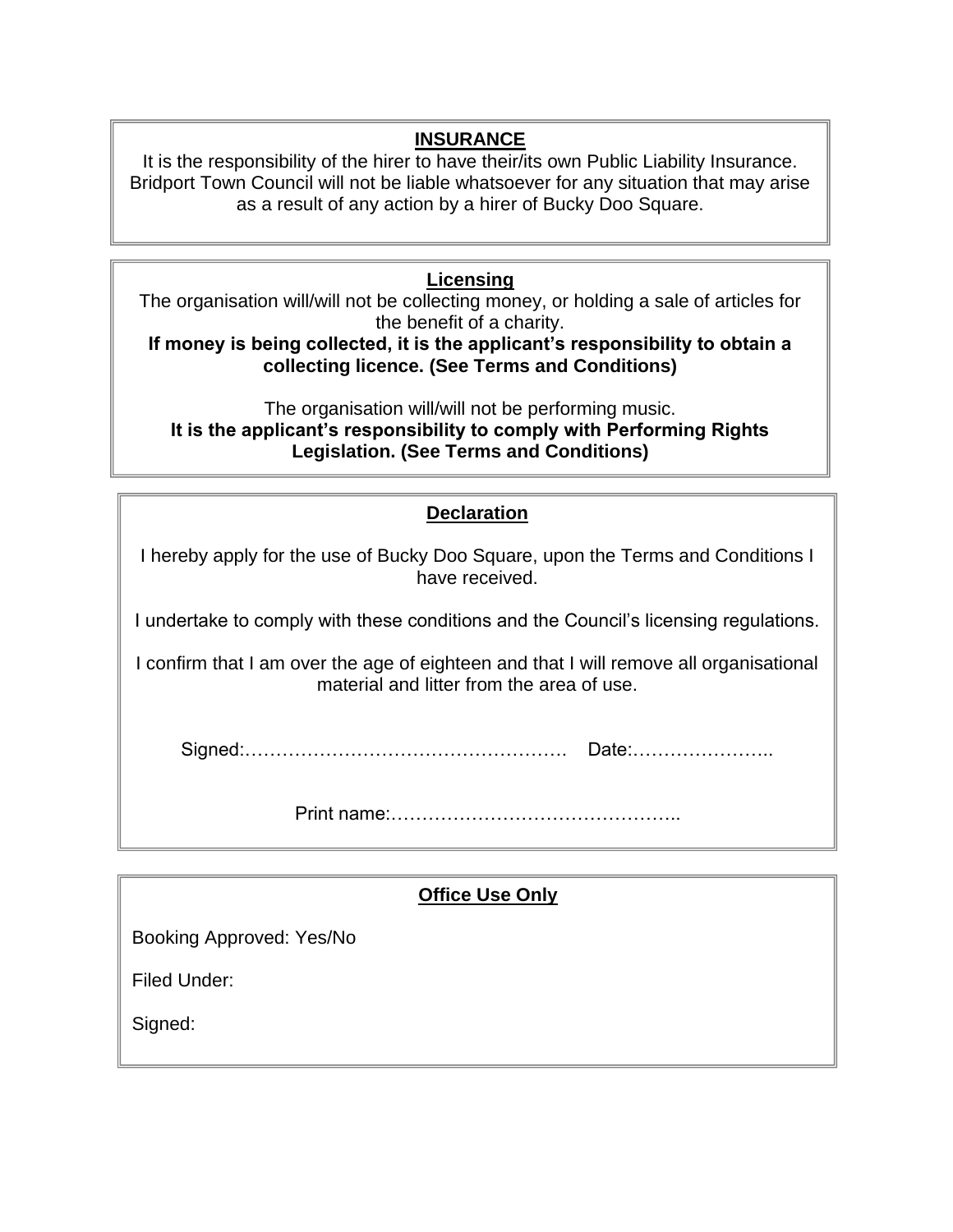### **Hirers' Privacy Notice**

When you hire a room/space, the information you provide (personal information such as name, address, email address, phone number) will be processed and stored so that it is possible to contact you and respond to your correspondence, provide information, send invoices and receipts relating to your hire agreement. Your personal information will not be shared with any third party without your prior consent.

#### **When you contact us**

The information you provide (personal information such as name, address, email address, phone number, organisation) will be processed and stored to enable us to contact you and respond to your correspondence, provide information and/or access our facilities and services. Your personal information will not be shared or provided to any third party.

#### **The Councils right to process information**

General Data Protection Regulations Article 6 (1) (a) (b) & (e) Processing is with the consent of the data subject or Processing is necessary for compliance with a legal obligation or Processing is necessary for the performance of a task carried out in the public interest or in the exercise of the official authority vested in the controller.

#### **Information Security**

Bridport Town Council has a duty to ensure the security of personal data. We make sure that your information is protected from unauthorised access, loss, manipulation, falsification, destruction or unauthorised disclosure. This is done through appropriate technical measures and appropriate policies. Copies of these policies can be requested.

We will only keep your data for the purpose it was collected for and only for as long as it is necessary. After which it will be deleted.

#### **You may request the deletion of your data held By Bridport Town Council at any time.**

#### **Access to information**

You have the right to request access to any information we have on you. You can do this by contacting Bridport Town Council on [enquiries@bridport-tc.gov.uk.](mailto:enquiries@bridport-tc.gov.uk)

#### **Information Correction**

If you believe that any information that we have about you is incorrect, you may contact us so that we can update your data in order to maintain accuracy. Please contact Bridport Town Council o[n enquiries@bridport-tc.gov.uk](mailto:enquiries@bridport-tc.gov.uk) to do this.

#### **Information Deletion**

If you wish Bridport Town council to delete any data that we have on you, please contact [enquiries@bridport-tc.gov.uk.](mailto:enquiries@bridport-tc.gov.uk)

#### **Right to object**

If you believe that your data is not being processed for the purpose it has been collected for, you may object. Please contact the Town Clerk, Bridport Town Counci[l enquiries@bridport-tc.gov.uk](mailto:enquiries@bridport-tc.gov.uk) to object.

#### **Rights related to automated decision making and profiling**

Bridport Town Council does not use any form of automated decision making or profiling of individual personal data.

#### **Complaints**

If you have a complaint regarding the way your personal data is processed you can make a complaint to the Town Clerk, Bridport Town Council [enquiries@bridport-tc.gov.uk](mailto:enquiries@bridport-tc.gov.uk) 01308 456722 or the Information Commissioners Office [casework@ico.org.uk](mailto:casework@ico.org.uk) 0303 123 1113

#### **Summary**

In accordance with the law, Bridport Town Council can only collect a limited amount of information about you that is necessary for correspondence, information and service provision. Bridport Town Council do not use profiling, we do not sell or pass on data to third parties. Bridport Town Council do not use your data for purposes other than those specified. Bridport Town Council ensure your data is stored securely. Bridport Town Council delete all information deemed to be no longer necessary. Bridport Town Council constantly review our Privacy Policies to keep them up to date in protecting your data.

**You may request a copy of our policies at any time.**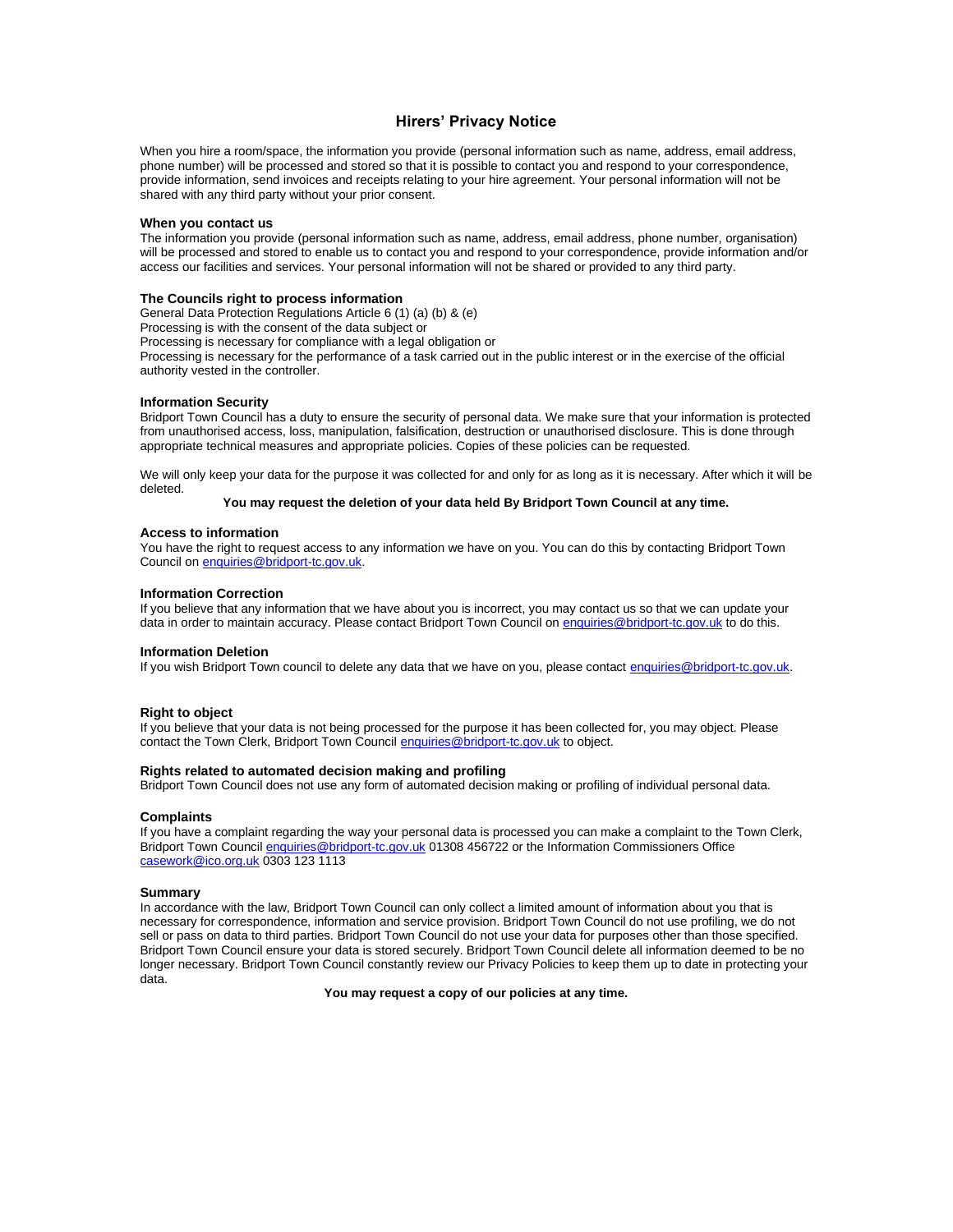## **TERMS AND CONDITIONS FOR USE OF SPACE ON BUCKY DOO SQUARE**

## *(Please note all bookings are subject to change in accordance with current Government Coronavirus guidelines)*

### *Coronavirus Guidelines currently state that social distancing must be maintained. Leaflets can not be handed out but can be placed on a table/stall for people to take away, it is suggested that the leaflets should be printed on matt rather than glossy paper.*

- 1. Bucky Doo Square may be used by Charitable or Voluntary organisations for the promotion of their cause.
- 1a It is the responsibility of Bridport TIC to book musicians in the square, if, for whatever reason, you are unable to fulfil your booking please advise TIC so that they can then fill the slot.
- 2. Bucky Doo Square may not be used by any political party or by any group promoting any amoral, offensive or other contentious issue.
- 2a. The hirer must adhere to the rights and duties set out in the Bridport Citizens' Charter as shown overleaf. In particular, hirers must respect others' right to enjoy the town centre unimpeded by the hirer's use of Bucky Doo Square. In the event of a public complaint the hirer may be asked to modify their behaviour by a member of staff of Bridport Town Council. A second or subsequent complaint following this request may result in the hire being cancelled, and/or future hires being declined. Examples of behaviours that might result in such consequences are:
	- Excessive noise (see 5a below) or noise that results in complaints by members of the public.
	- Overly-assertive approaches towards members of the public.
	- Offensive language or hate speech.
	- Extremist or party political views expressed.
	- Any behaviour that is likely to cause offence to a member of the public.

This list is not exhaustive, and Bridport Town Council will determine what constitutes a breach of the Charter. The hirer accepts that such judgements are a balance and that the interpretation by a member of staff of the Council is final at the time of the event/hire. The Council will review any subsequent complaint regarding alleged misinterpretation of this clause.

- 2b. Bucky Doo Square may not be booked for commercial use.
- 2c. Applicants are not permitted to attach anything, including signage, to the tree or street furniture on Bucky Doo Square.
- 3. The applicant must ensure that they are in receipt of a Dorset Council Collecting License, if money is being collected through sale of goods, collecting tins or in any other way.
- 4. Application for a Collecting Licence must be made to Bridport Tourist Information Centre 28 days or more in advance of the date of intended use of the Square.  **Bridport TIC, Bucky Doo Square, Bridport, Dorset. DT6 3LF 01308 424901 [bridport.tic@bridport-tc.gov.uk](mailto:bridport.tic@bridport-tc.gov.uk)**
- 5. The applicant must ensure that any musical performance complies with the relevant Performing Rights Legislation.
- 5a. As per Health & Safety legislation all amplified music must be kept on or below 107db at source and 90db at audience. Due to the position of the square in a built-up area, where many businesses are keeping their doors and windows open to allow for ventilation, the upper decibel limits can still be too high. Because of this we reserve the right to request volume be turned down should we receive complaints. When asked by an employee of the Tourist Information Centre or an employee of Bridport Town Council to turn music down you must comply. Failure to do so will result in the immediate termination of your session and no further bookings being honoured or accepted for the square.
- 6. Three organisations are permitted to be on Bucky Doo Square at any one time. In the interest of Health and Safety, any musical band should take position at the top of the square and other organisations will be sited on allocated spaces below the sign post. No organisations are permitted below the monument.
- 7. The applicant shall remove all organisational matter and litter from the operating space.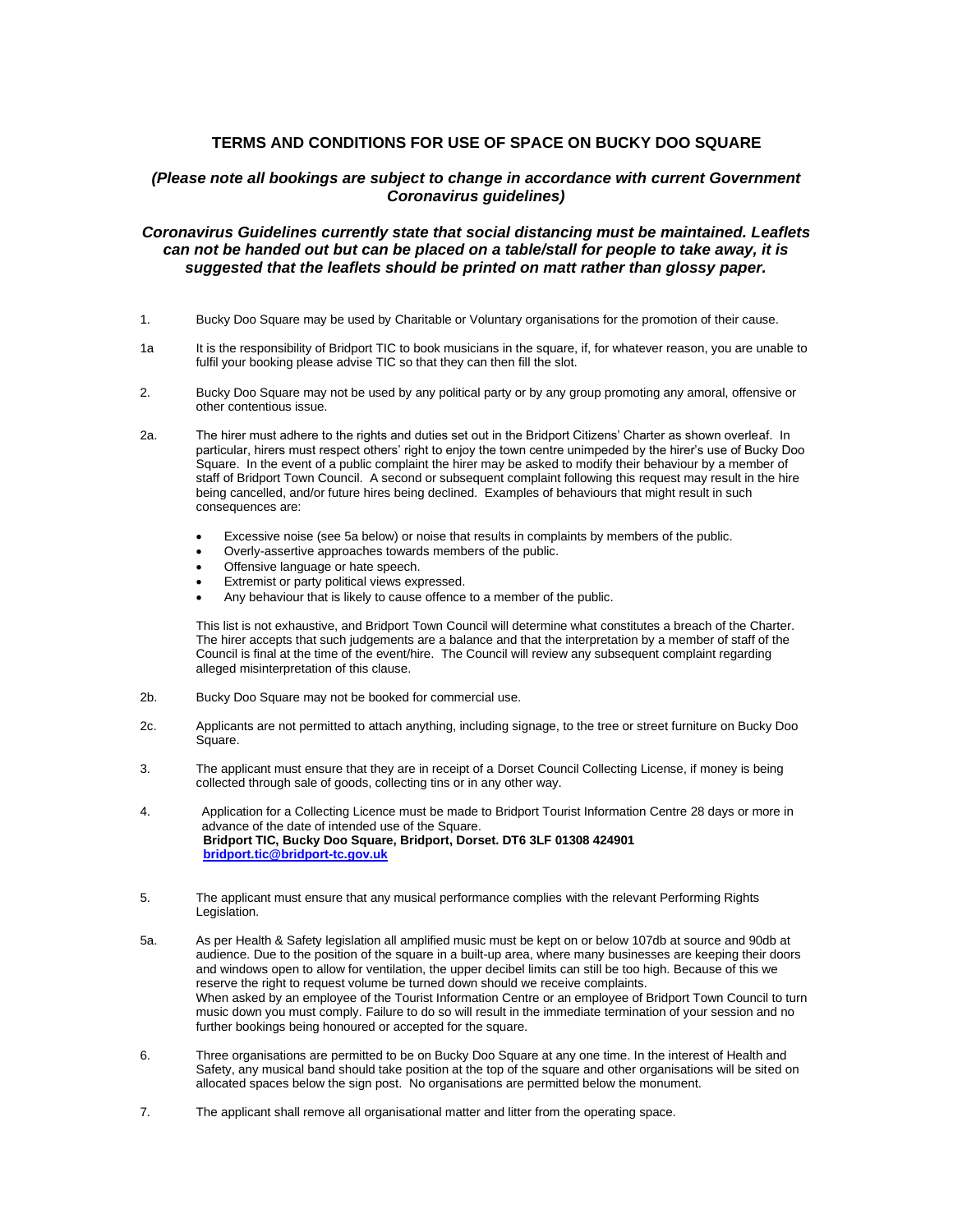- 8. The Council will not be responsible for any loss, damage or theft of personal property howsoever arising.
- 9. The Council reserves the right to refuse any application for the use of Bucky Doo Square.
- 10. Bridport Tourist Information staff oversee enquiries, bookings and complaints associated with Bucky Doo Square, and as such abusive behavior towards them will not be tolerated in any circumstance. Failure to comply will result in all bookings being cancelled and no further bookings being honoured or accepted on the square.
- 11. Bridport Town Council reserves the right to recover any additional costs incurred by the Applicant's failure to comply with the Terms and Conditions of use of space on Bucky Doo Square.
- 12. Vehicles are not allowed on Bucky Doo Square unless they are essential for your event and prior approval is obtained from the Town Council. To obtain approval, you must provide overall dimensions along with a photo either with the application or by email to Bridport Tourist Information Centre o[n bridport.tic@bridport-tc.gov.uk.](mailto:bridport.tic@bridport-tc.gov.uk)

### **Bridport Citizens` Charter General Rights & Duties**

As a human being we have certain rights and freedoms. In return, we are responsible for upholding the rights and freedom of all other human beings, and engaging, as far as able, in activities that promote the wellbeing of everyone within the town of Bridport and the wider community. As a community we expect our elected representatives to honour these rights and responsibilities.

### **5 KEY PRINCIPAL RIGHTS & RESPONSIBILITIES**

### **1 FREEDOM OF BELIEF, THOUGHT & EXPRESSION**

We have the right to make up our own minds, think and believe what we like, express our thoughts freely and discuss our thoughts with other people.

We are all responsible for respecting the ideology, thoughts and feelings of other people and defending their right to express them within the limits of the law. We have a right to safe and public spaces where people can speak and share ideas freely and with respect.

### **2 DEMOCRACY & ACCESS TO PUBLIC SERVICES**

We have the right to fully participate in local and national government and have equal access to all public services. We are all responsible for actively engaging in the democratic process to ensure freedom of speech, and that all public services which uphold the dignity and safety of all our citizens are not denied or restricted unfairly.

We also have responsibility to hold elected representatives to account where they fail in their responsibilities.

#### **3 PERSONAL & COMMUNITY SECURITY**

We all have the right to a safe, warm, dry home, economic security and access to health and social care and live in a safe environment. We have a right to expect that the government will secure our country and our communities. We have a right to learn and maximize our personal potential.

We have a responsibility for our own and any dependents' health and education by making responsible choices, but are also responsible for paying our taxes to ensure that local and national resources are available to deliver those essential services.

### **4 PERSONAL & COMMUNITY CULTURE**

We have the right to access, and freely participate in, the cultural life of the wider community and to protect and celebrate cultural differences within it.

We have the responsibility, therefore, to honour other peoples' culture. We are also responsible for respecting copyright and intellectual rights of those who create literature, music etc.

#### **5 ENVIRONMENT**

We all have the right of access to sufficient of the Earth's resources, but no more than to maintain the above rights. We are responsible for not wasting natural resources, being aware of our carbon footprint and the consequences of our actions on the environment and natural community.